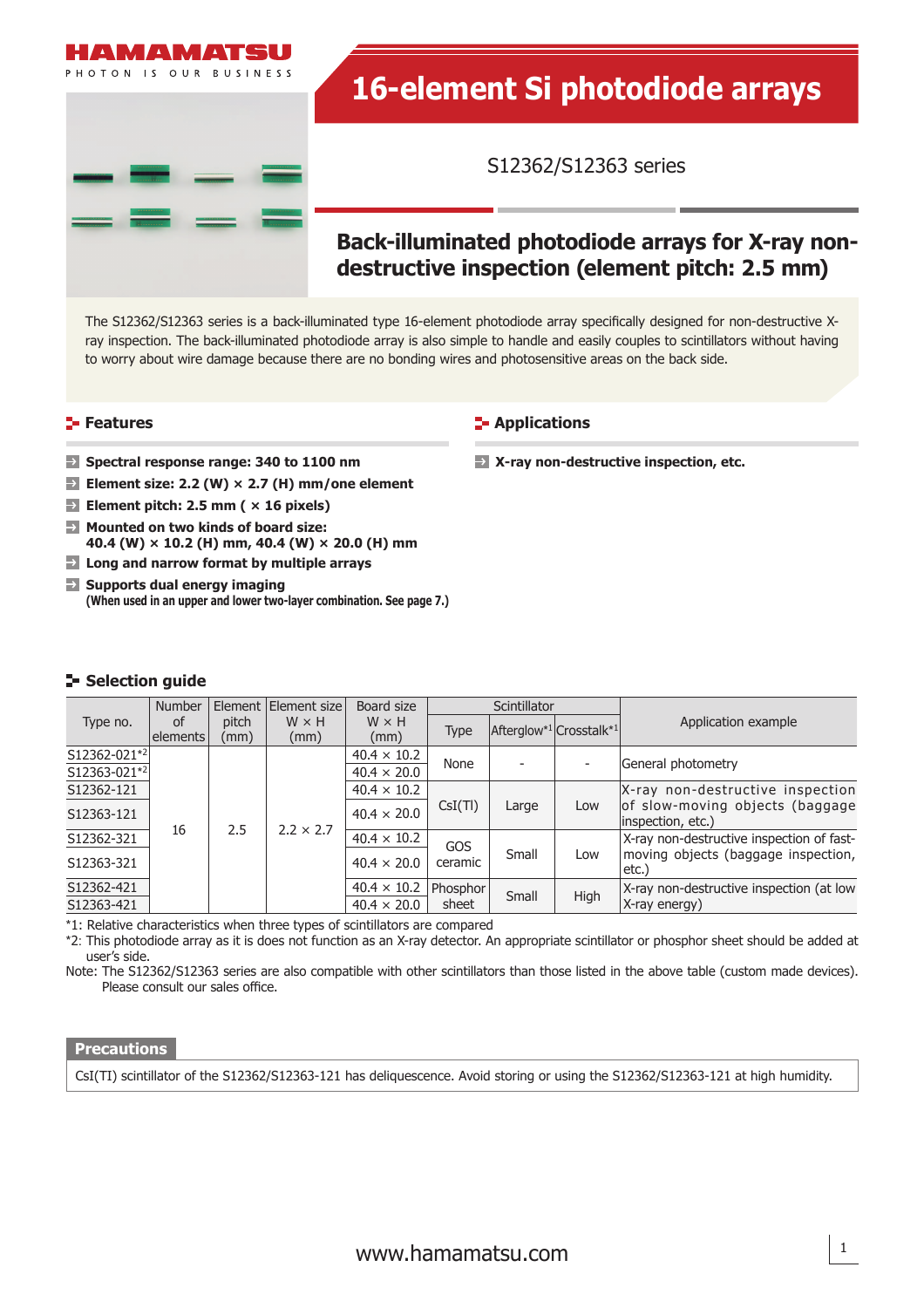# **Feature**  $\bigcap$  **Back-illuminated type**

The S12362/S12363 series photodiode arrays have a back-illuminated type structure. This structure uses no fragile easily-broken bonding wires since the photodiode array output terminals are directly connected by bump bonding to the electrodes on the board. This structure is robust since the board wiring is laid out within the board. The photodiode surface for coupling the scintillator has no bonding wires or photosensitive areas, so there is less risk of damaging the photodiode array. The S12362/S12363 series is also resistant to effects from temperature cycle and so ensures high reliability.



# **Feature** 02 **Multiple applications**

The S12362/S12363 series supports dual energy imaging. To simultaneously detect high energy X-rays and low energy X-rays, the S12362/ S12363 series is designed so that two photodiode arrays, each with a different scintillator, are combined in an upper and lower two-layer format. Arranging two or more S12362/S12363 series photodiode arrays in a row in close proximity also forms a line sensor that allows measurement of long objects.



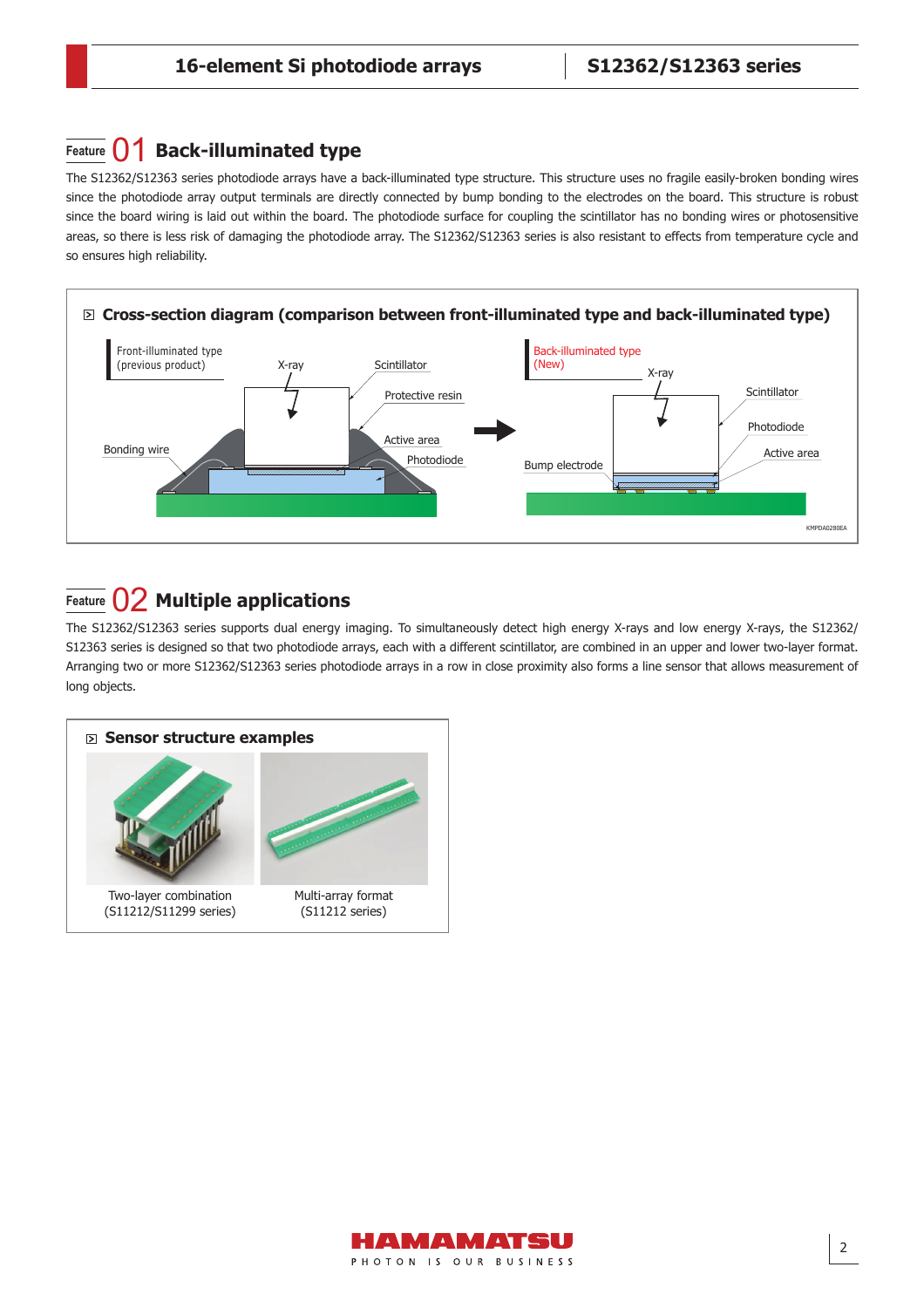#### **Absolute maximum ratings**

| Parameter               | Svmbol             | $-021$         | $-321,$<br>$-421$<br>$-121.$ | Unit    |
|-------------------------|--------------------|----------------|------------------------------|---------|
| Reverse voltage         | V <sub>R</sub> max | TÛ             |                              |         |
| Operating temperature*3 | Topr               | $-20$ to $+60$ | $-10$ to $+60$               | $\circ$ |
| Storage temperature*3   | Tsta               | $-20$ to $+80$ | $-20$ to $+70$               | $\circ$ |

\*3: No dew condensation

When there is a temperature difference between a product and the surrounding area in high humidity environment, dew condensation may occur on the product surface. Dew condensation on the product may cause deterioration in characteristics and reliability.

Note: Exceeding the absolute maximum ratings even momentarily may cause a drop in product quality. Always be sure to use the product within the absolute maximum ratings.

#### **Electrical and optical characteristics (Ta=25 °C, per element, S12362-021 characteristics except X-ray sensitivity)**

| Parameter                   | Symbol         | Condition                |        | Min.                     | Typ.        | Max. | Unit |
|-----------------------------|----------------|--------------------------|--------|--------------------------|-------------|------|------|
| Spectral response range     | Λ              |                          |        |                          | 340 to 1100 |      | nm   |
| Peak sensitivity wavelength | $\lambda p$    |                          |        | $\overline{\phantom{0}}$ | 920         |      | nm   |
|                             | S              | lλ=540 nm                |        | 380                      | 420         | 460  | mA/W |
| Photosensitivity            |                | $\lambda = \lambda p$    |        | 550                      | 610         | 670  |      |
| Short circuit current       | Isc            | $\ast$ 4                 |        | 6                        |             |      | μA   |
|                             |                | ∗5                       | $-121$ | $\overline{\phantom{a}}$ | 12.5        |      | nA   |
| X-ray sensitivity           | <b>IscX</b>    |                          | $-321$ | $\overline{\phantom{a}}$ | 7.2         |      |      |
|                             |                |                          | $-421$ | $\overline{\phantom{0}}$ | 6.0         |      |      |
| Dark current                | I <sub>D</sub> | $V_{R} = 10$ mV          |        | $\overline{\phantom{0}}$ | 5           | 50   | pA   |
|                             |                | $V = 0 V, R = 1 k\Omega$ |        |                          |             |      | μs   |
| Rise time                   | tr             | 10 to 90%, λ=658 nm      |        |                          | 6.5         |      |      |
| Terminal capacitance        | Ct             | VR=0 V, f=10 kHz         |        | 50                       | 75          | 100  | pF   |

\*4: 100 *lx*, 2856 K

\*5: These are reference (X-ray tube voltage 120 kV, tube current 1.0 mA, aluminum fi lter t=6 mm, 830 mm). X-ray sensitivity depends on the X-ray equipment operating and setup conditions.

#### **Spectral response (characteristics without scintillator)**



Spectral response characteristics of the S12362/S12363-121, -321, -421 include the transmittance and reflectance of the adhesive resin used to bond a scintillator.

KMPDB0463EB

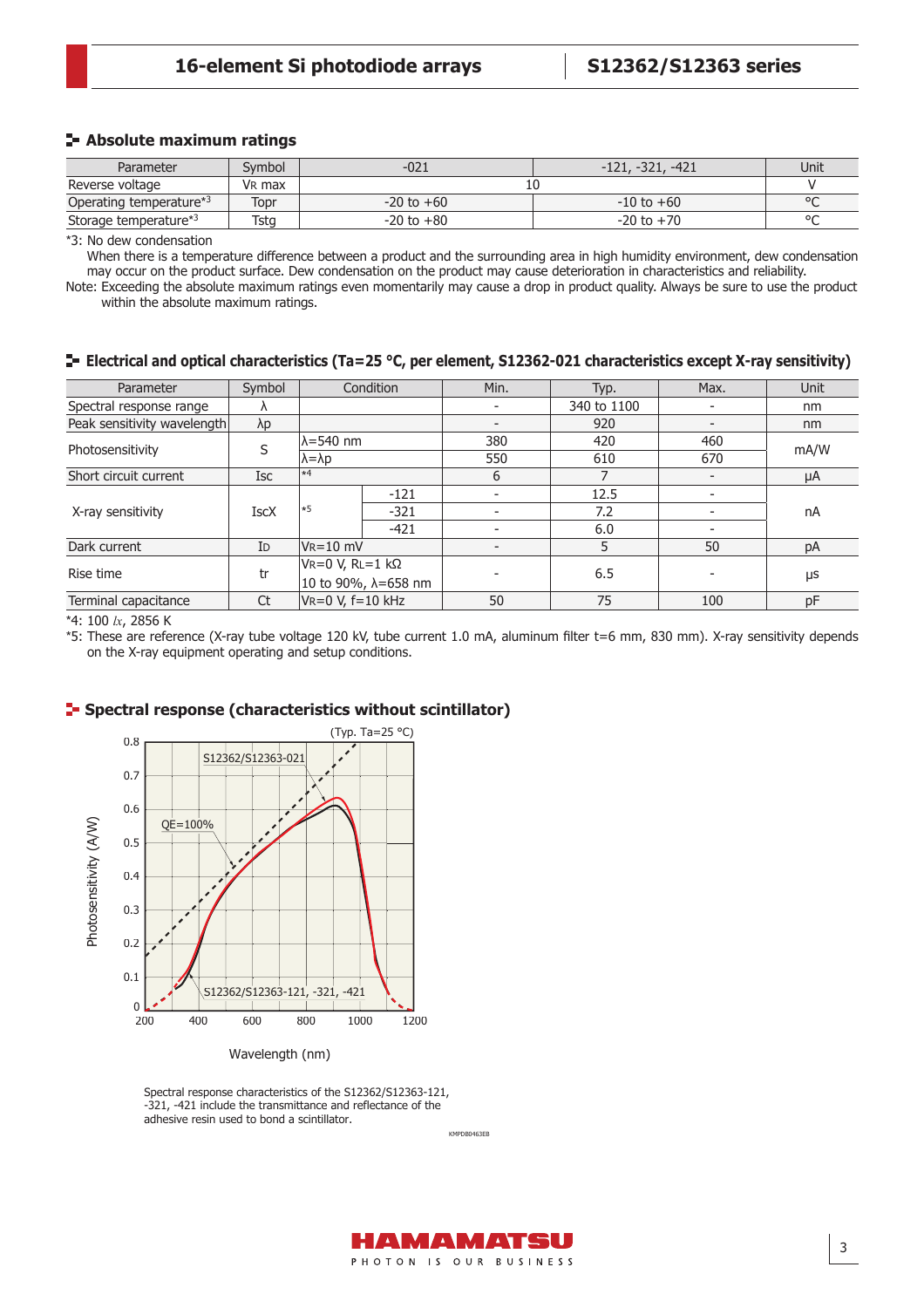

#### **Emission spectrum of scintillator and spectral response**

### **F-** Scintillator specifications

| Parameter                    | Condition                   | CsI(TI)     | Ceramic            | Unit              |
|------------------------------|-----------------------------|-------------|--------------------|-------------------|
| Peak emission wavelength     |                             | 560         | 512                | nm                |
| X-ray absorption coefficient | 100 keV                     | 10          |                    | $\text{cm}^{-1}$  |
| Refractive index             | at peak emission wavelength | 1.7         | 2.2                |                   |
| Decay constant               |                             |             |                    | μs                |
| Afterglow                    | 100 ms after X-ray turn off | 0.3         | 0.01               | $\%$              |
| Density                      |                             | 4.51        | 7.34               | q/cm <sup>3</sup> |
| Color                        |                             | Transparent | Light yellow-green |                   |
| Sensitivity non-uniformity   |                             | ±10         | ±5                 | $\frac{0}{0}$     |

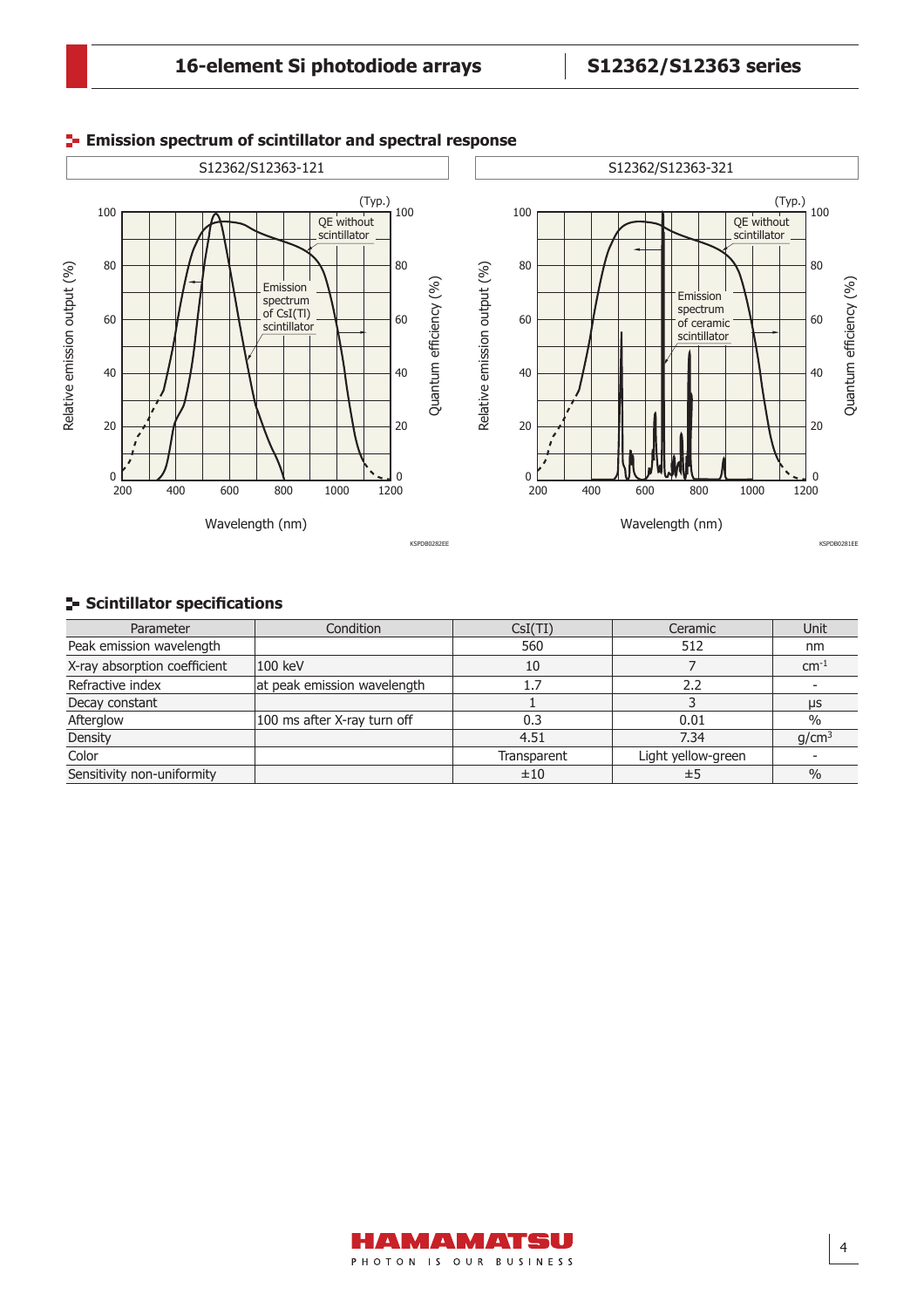#### **Dimensional outlines (unit: mm, tolerance: ±0.1 mm unless otherwise noted)**



(with respect to package center)  $X: \pm 0.1$ Y: ±0.2

KMPDA0333EA

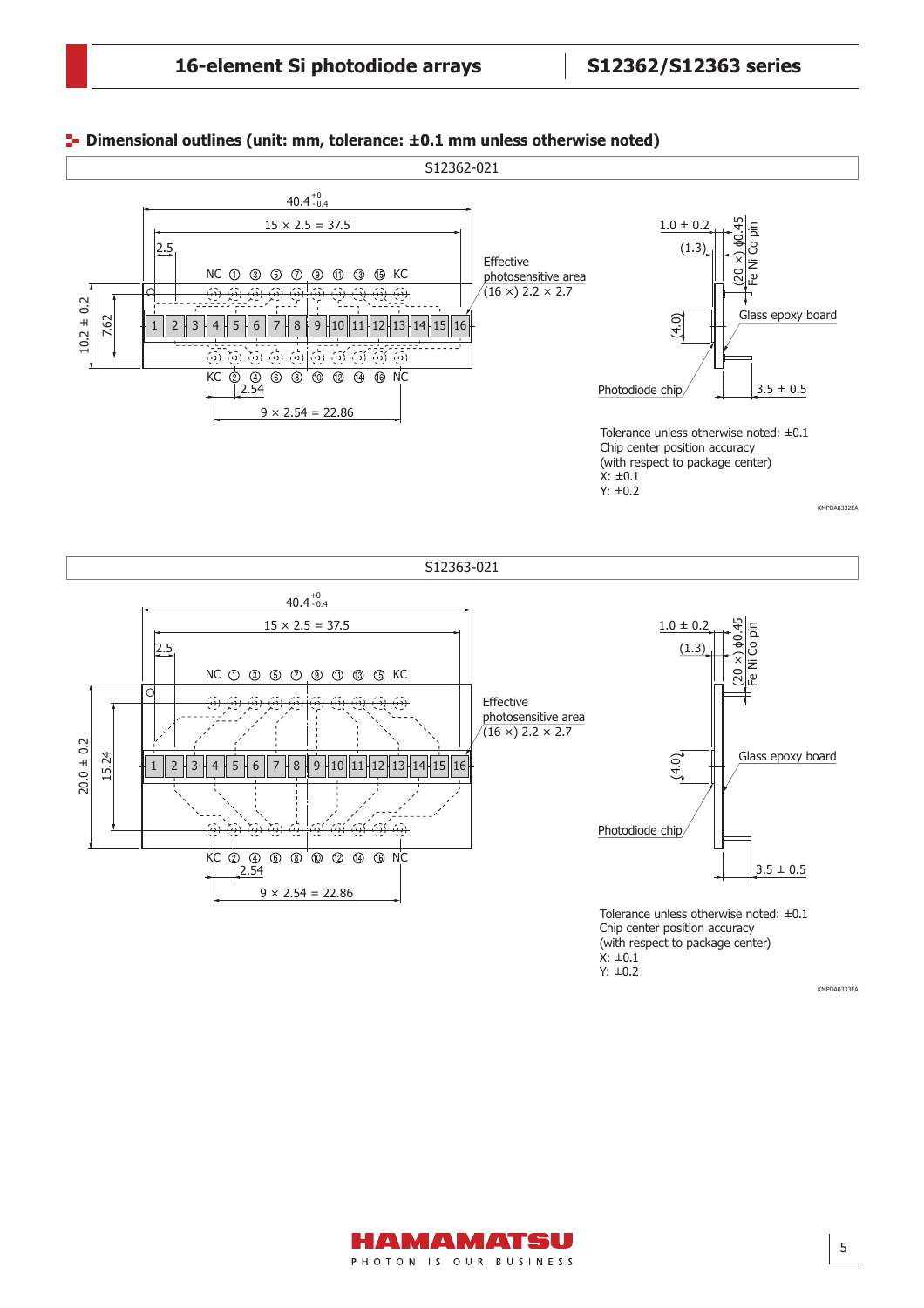

(with respect to package center)  $X: \pm 0.1$ Y: ±0.2

KMPDA0335EA

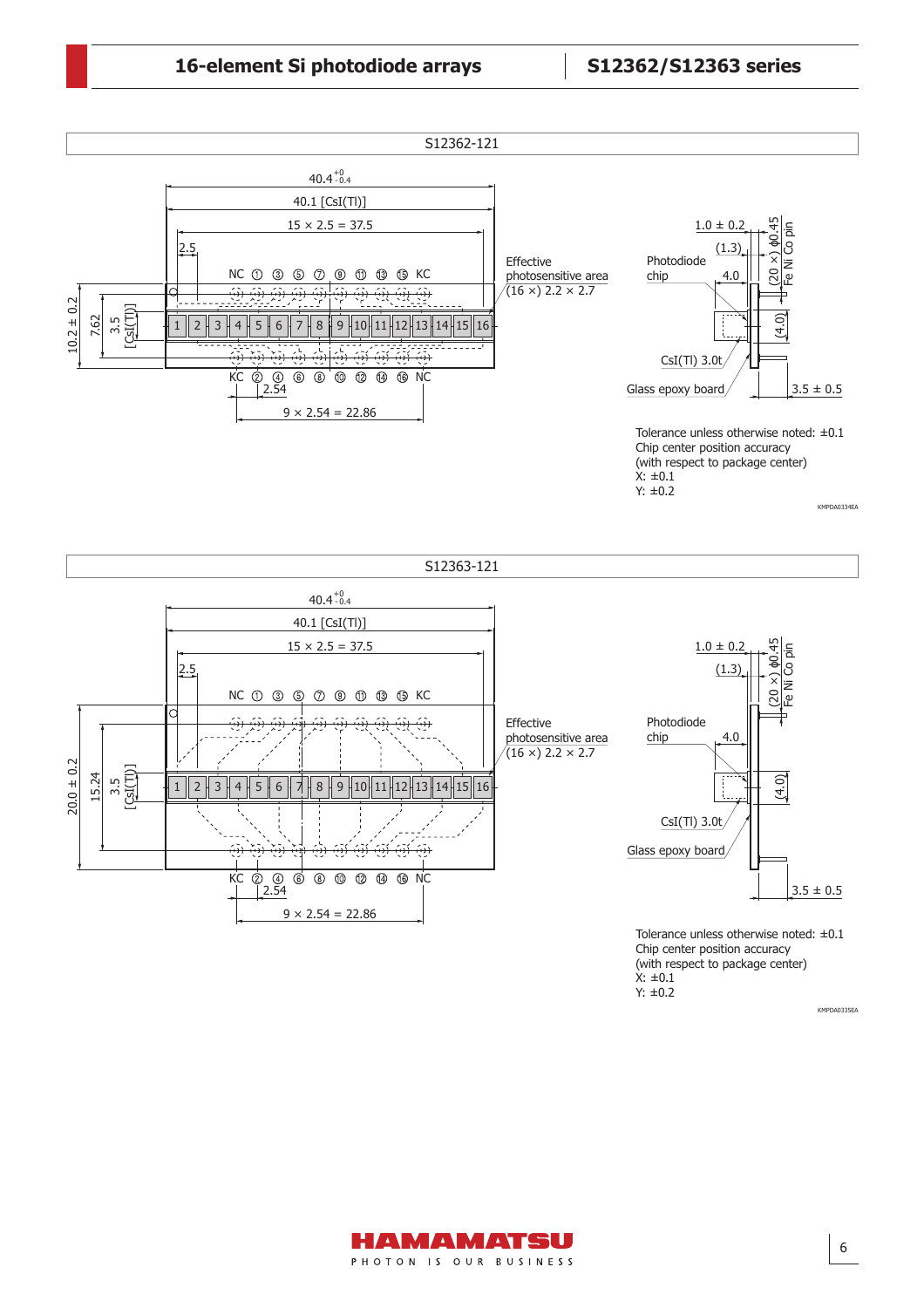



KMPDA0337EA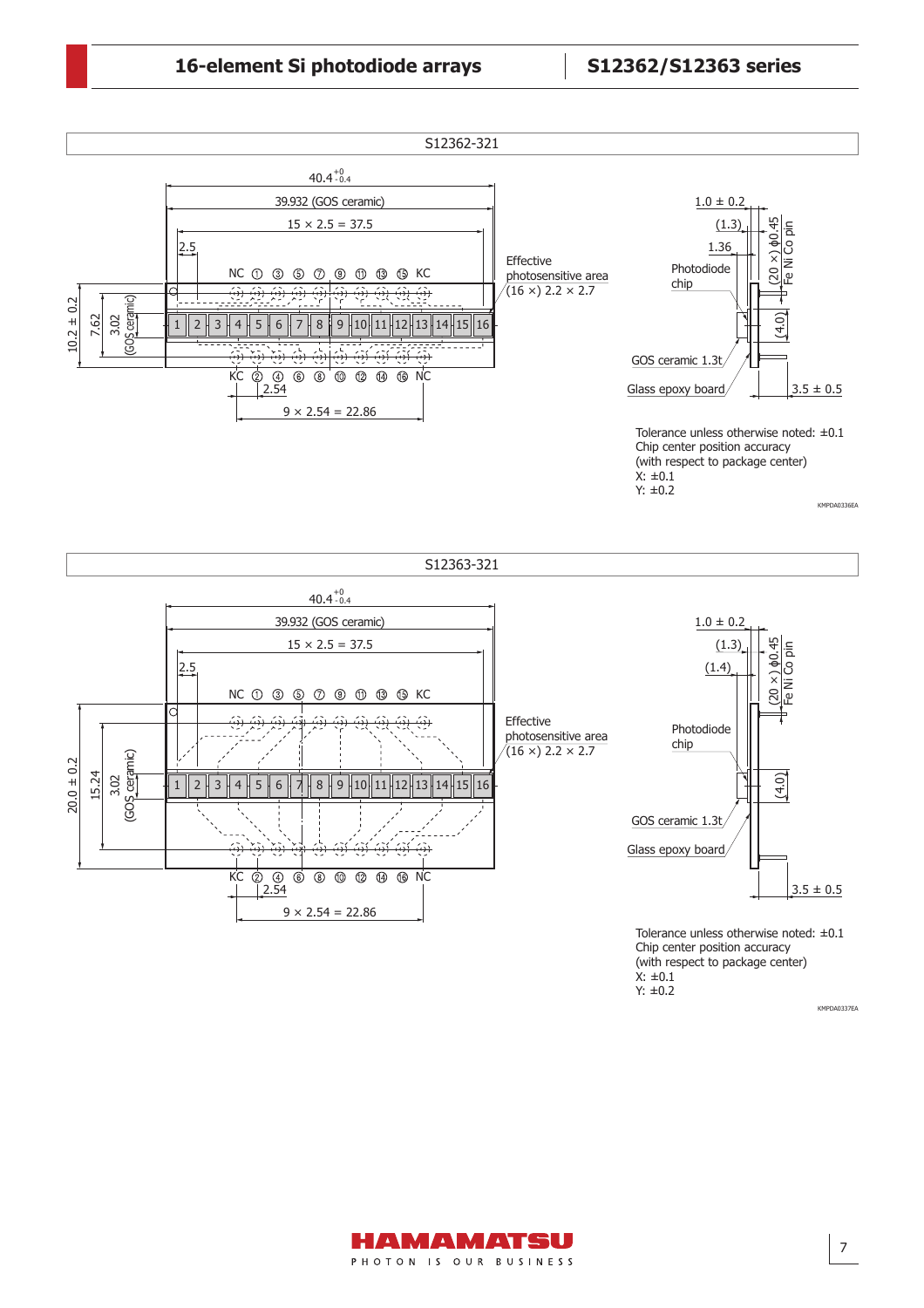

(with respect to package center)  $X: \pm 0.1$ Y: ±0.2

KMPDA0339EA